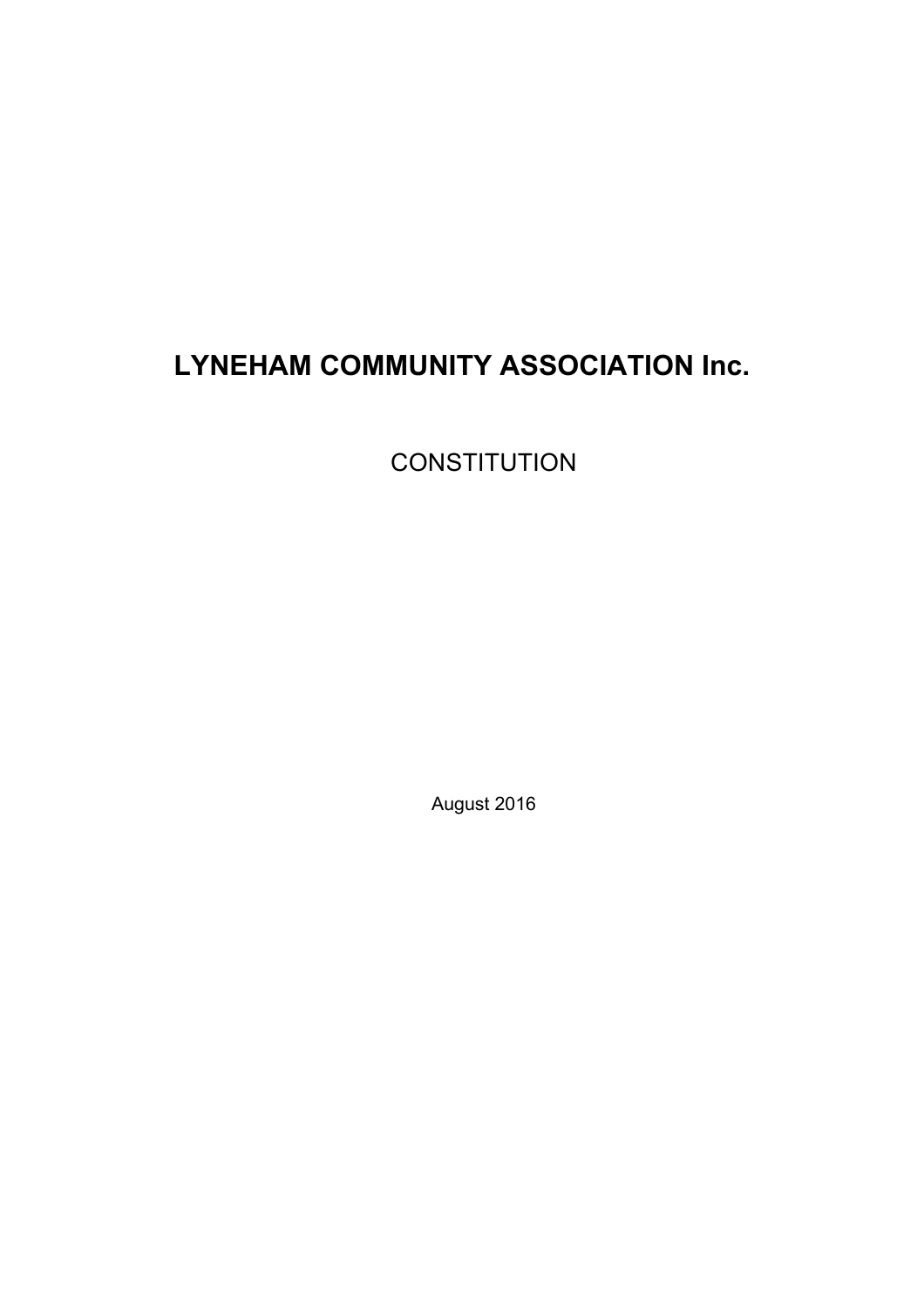#### **Table of Contents**

|              | <b>PART 1.1 PRELIMINARY</b>                                 | 2                                          |
|--------------|-------------------------------------------------------------|--------------------------------------------|
| $\mathbf{1}$ | <b>NAME</b>                                                 | $\boldsymbol{2}$                           |
| $\mathbf{2}$ | <b>INTERPRETATION &amp; DEFINITIONS</b>                     | $\boldsymbol{2}$                           |
|              | 2A APPLICATION OF LEGISLATION ACT 2001                      | $\boldsymbol{2}$                           |
| 3            | <b>OBJECTIVES</b>                                           | $\mathbf{2}$                               |
|              | <b>PART 1.2</b><br><b>MEMBERSHIP</b>                        | 3                                          |
| 4            | <b>MEMBERSHIP QUALIFICATIONS</b>                            | 3                                          |
| 5            | <b>APPLICATION FOR MEMBERSHIP</b>                           |                                            |
| 6            | FEE, SUBSCRIPTIONS, ETC.                                    | $\begin{array}{c} 3 \\ 3 \\ 3 \end{array}$ |
| 7            | <b>MEMBERSHIP ENTITLEMENTS NOT TRANSFERABLE</b>             |                                            |
| 8            | <b>CESSATION OF MEMBERSHIP</b>                              | $\mathbf{3}$                               |
| 9            | <b>RESIGNATION OF MEMBERSHIP</b>                            | $\overline{\mathbf{4}}$                    |
| 10           | <b>MEMBER'S LIABILITIES</b>                                 | $\overline{\mathbf{4}}$                    |
| 11           | <b>DISCIPLINING OF MEMBERS</b>                              | 4                                          |
| 12           | <b>RIGHT OF APPEAL OF DISCIPLINED MEMBER</b>                | 5                                          |
|              | <b>PART 1.3</b><br><b>COMMITTEE</b>                         | 5                                          |
| 13           | <b>POWERS OF THE COMMITTEE</b>                              | 5                                          |
| 14           | <b>STRUCTURE OF THE COMMITTEE</b>                           | 6                                          |
| 15           | <b>ELECTION OF COMMITTEE MEMBERS</b>                        | 6                                          |
| 16           | <b>DUTIES OF THE COMMITTEE MEMBERS</b>                      | 7                                          |
| 17           | <b>VACANCIES</b>                                            | 7                                          |
| 18           | <b>REMOVAL OF COMMITTEE MEMBERS</b>                         | 8                                          |
| 19           | <b>COMMITTEE MEETINGS AND QUORUM</b>                        | 8                                          |
| 20           | DELEGATION(S) BY COMMITTEE TO WORKING GROUP(S)              | 8                                          |
| 21           | <b>VOTING AND DECISIONS</b>                                 | 9                                          |
|              | <b>PART 1.4</b><br><b>GENERAL MEETINGS</b>                  | 9                                          |
| 22           | <b>ANNUAL GENERAL MEETINGS - HOLDING THEREOF</b>            | 9                                          |
| 23           | <b>ANNUAL GENERAL MEETINGS - CALLING OF AND BUSINESS AT</b> | 9                                          |
| 24           | <b>GENERAL MEETINGS - CALLING OF</b>                        | 10                                         |
| 25           | <b>NOTICE</b>                                               | 10                                         |
| 26           | <b>GENERAL MEETINGS - PROCEDURE AND QUORUM</b>              | 10                                         |
| 27           | <b>PRESIDING MEMBER</b>                                     | 11                                         |
| 28           | <b>ADJOURNMENT</b>                                          | 11                                         |
| 29<br>30     | <b>MAKING OF DECISIONS</b><br><b>VOTING</b>                 | 11<br>12                                   |
| 31           | <b>APPOINTMENT OF PROXIES</b>                               | 12                                         |
|              | <b>PART 1.5</b><br><b>MISCELLANEOUS</b>                     | 12                                         |
| 32           | <b>FUNDS - SOURCE</b>                                       | 12                                         |
| 33           | <b>FUNDS MANAGEMENT</b>                                     | 12                                         |
| 34           | <b>ALTERATION OF OBJECTIVES AND CONSTITUTION</b>            | 12                                         |
| 35           | <b>COMMON SEAL</b>                                          | 12                                         |
| 36           | <b>CUSTODY OF BOOKS</b>                                     | 13                                         |
| 37           | <b>INSPECTION OF BOOKS</b>                                  | 13                                         |
| 38           | <b>SERVICE OF NOTICES</b>                                   | 13                                         |
| 39           | <b>DISSOLUTION</b>                                          | 13                                         |
| 40           | <b>SURPLUS PROPERTY</b>                                     | 13                                         |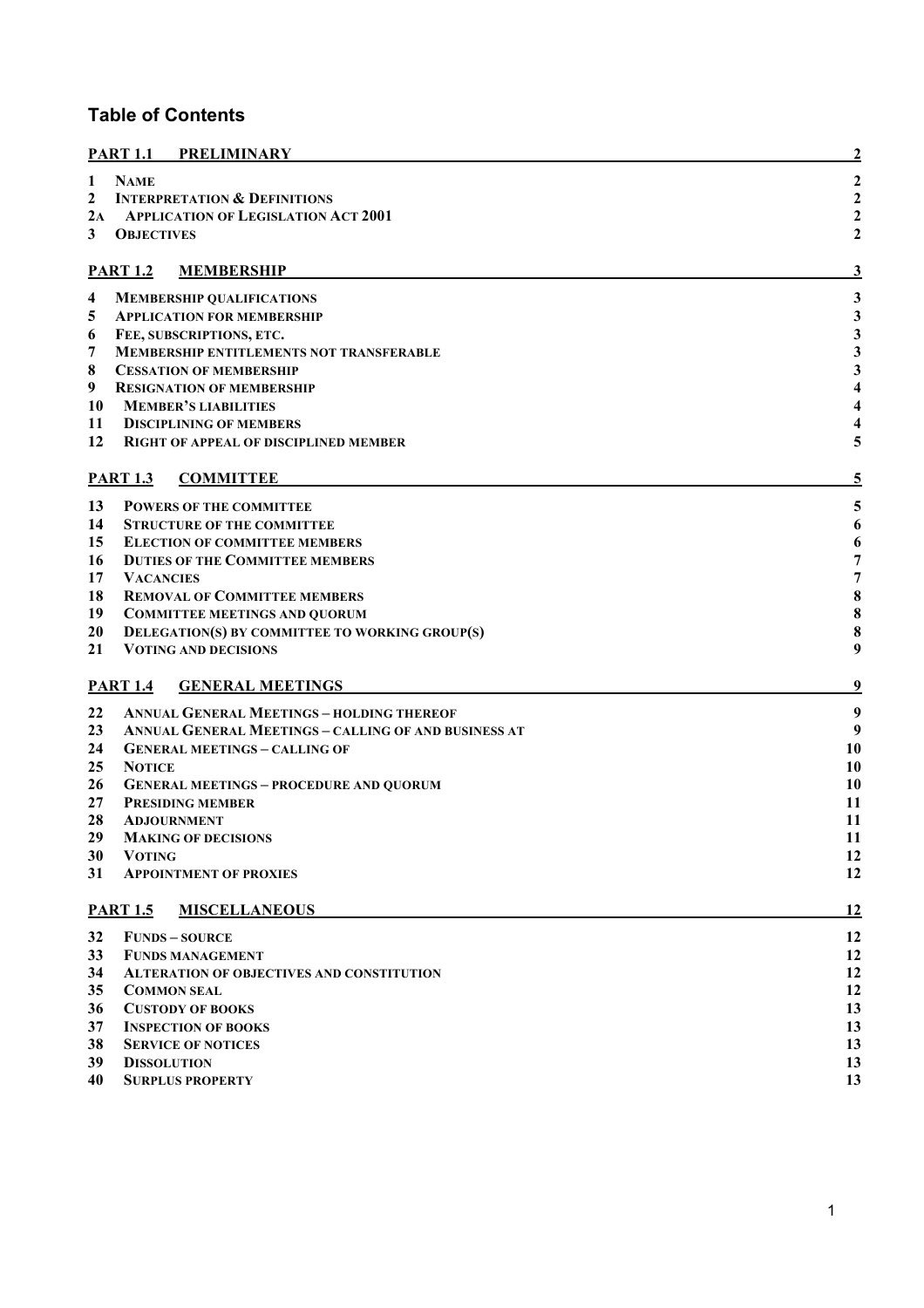## **Part 1.1 Preliminary**

#### **1 Name**

The name of the Association shall be the Lyneham Community Association.

#### **2 Interpretation & Definitions**

In this constitution, unless a contrary intention appears;

*LCA* means the Lyneham Community Association;

*the Association* means the Lyneham Community Association;

*the Lyneham Community Area* means the suburb of Lyneham and that part of O'Connor north of Macarthur Ave & Fairfax St.

*financial year* means the year commencing on 1 January and ending on 31 December;

*member* means an individual member, however described, of the LCA;

*the Act* means the Associations Incorporation Act 1991;

*the Regulations* means the Associations Incorporation Regulations.

#### **2a Application of Legislation Act 2001**

The *Legislation Act 2001* applies to these rules in the same as it would if they were an instrument under the Act.

#### **3 Objectives**

The aim of the association is to protect, promote and enhance the economic, cultural, social and environmental well being of the Lyneham community that has easy access to a wide variety of excellent and appropriate community facilities by pursuing the following objectives:

- (1) Fostering and promoting a community identity and providing a local forum for voicing issues of concern to the community;
- (2) Ensuring that the heritage and "garden suburb" character of the community streetscapes, open spaces, and neighbouring bushland is valued, respected and safeguarded;
- (3) Promoting the interests of the Lyneham community by ensuring that legislators and officials are fully informed of resident community needs and expectations;
- (4) Ensuring that party politics do not impede or override community wishes;
- (5) Contributing to the physical and social planning of Lyneham, North Canberra and Canberra as a whole;
- (6) Ensuring that future development is carried out in a sustainable way, follows best practice planning and construction and adds to the wellbeing of the community;
- (7) Valuing and fostering the diversity of the Lyneham community;
- (8) Informing the local and wider community about issues concerning the Lyneham community;
- (9) Raise funds and expend them in the pursuit of these and other objectives of the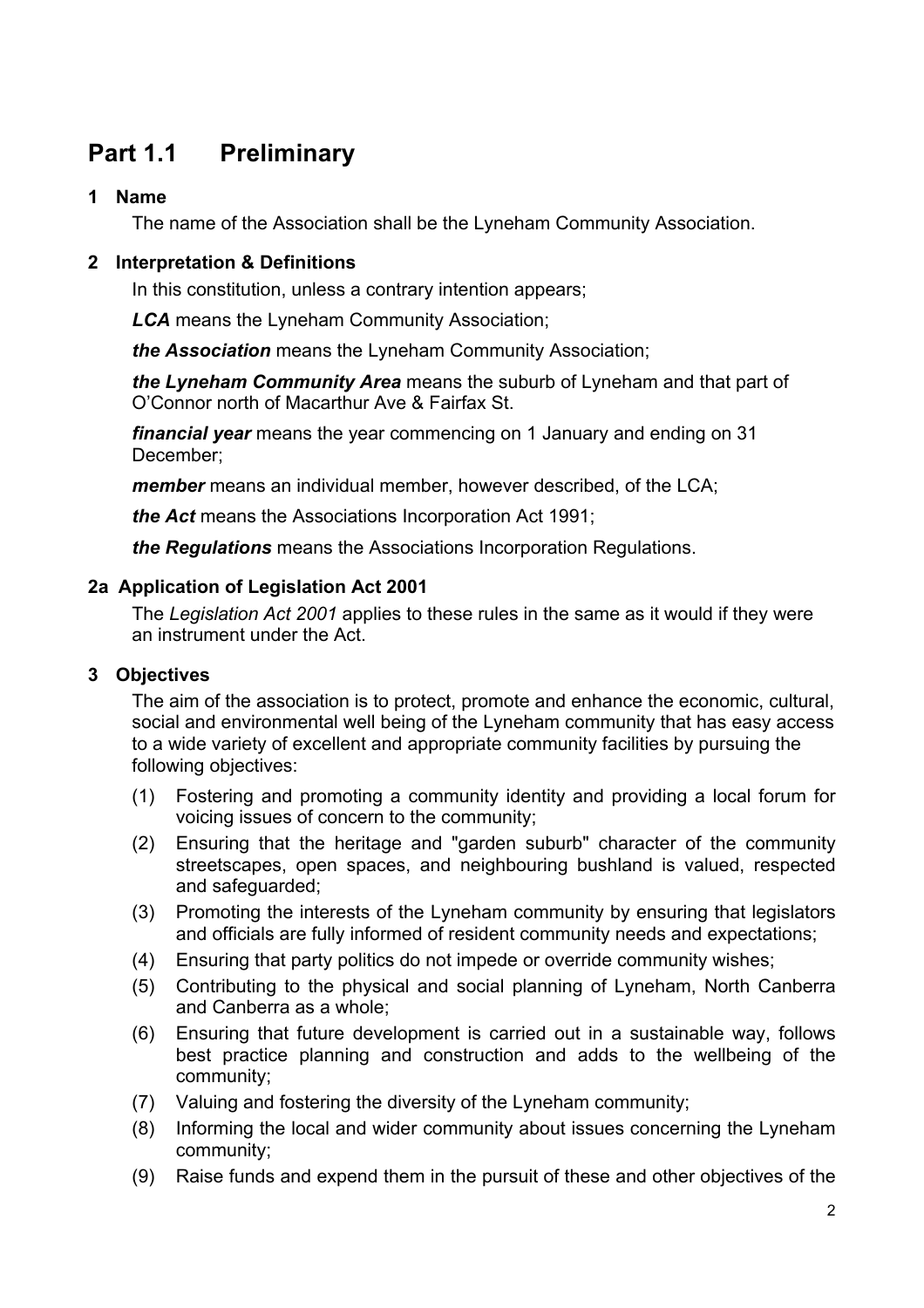Association;

- (10) Liaise and work with other community groups in areas of common interest;
- (11) Engage in any other activity conducive to these objectives.

## **Part 1.2 Membership**

#### **4 Membership qualifications**

- (1) There are two categories of membership of the LCA: full member, and associate member.
- (2) An individual is qualified to be a full member of the Association if they reside in the Lyneham Community Area .
- (3) The committee may choose to approve the associate membership of any other individuals upon application.
- (4) The minimum age for membership is 16.
- (5) Where a person has been expelled from the LCA, that person is not eligible to reapply for membership of the LCA for such period as the committee may determine.

#### **5 Application for membership**

- (1) A person who is qualified becomes a full member three weeks after application and the payment of any amounts as specified at Rule 6.
- (2) An application for full or associate membership of the LCA:
	- (a) shall be made in writing in the form set out in Appendix 1 to this constitution, or other such form or method as adopted by the committee from time to time;
	- (b) shall be lodged with a member of the LCA committee; and
	- (c) shall contain the amounts specified at Rule 6 for any entrance fee and/or annual membership fee.
- (3) The secretary, or their delegate, must make an appropriate entry in the register of members recording the date the member becomes a member.

#### **6 Fee, subscriptions, etc.**

Membership of the association shall be free until such time as the Committee sets an application and/or annual fee.

#### **7 Membership entitlements not transferable**

A right, privilege or obligation which a person has because of being a member of the association,

- (1) cannot be transferred or transmitted to another person; and
- (2) terminates upon cessation of that person's membership.

#### **8 Cessation of membership**

- (1) A person ceases to be a member of the LCA if the person
	- (a) dies, or, if a corporation, is wound up; or
	- (b) resigns from membership of the LCA; or
	- (c) is expelled from the LCA; or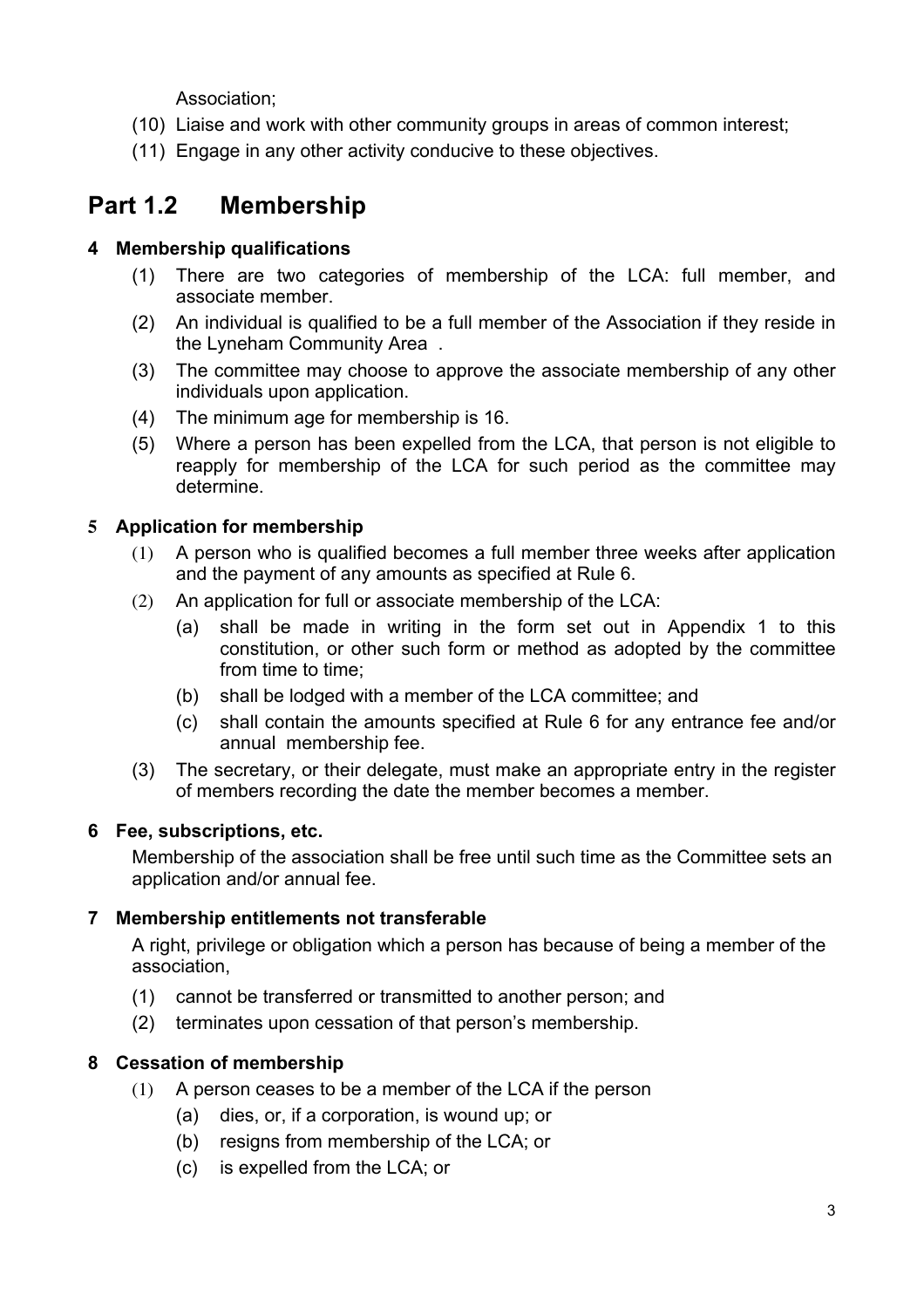- (d) fails to renew membership of the association.
- (2) The Committee may remove from the membership register anyone who has, for 2 years, ceased to participate in the Association through either:
	- (a) not paying their annual subscription; or
	- (b) other criteria determined by the Committee.

#### **9 Resignation of membership**

- (1) A member may only resign from membership of the LCA in accordance with this section.
- (2) A member who has paid all amounts payable by the member to the LCA, may resign from membership of the LCA by first giving notice in writing to the secretary of the member's intention to resign.
- (3) If a person ceases to be a member, the secretary, or their delegate, must make an appropriate entry in the register of members recording the date the member ceased to be a member.

#### **10 Member's liabilities**

The liability of a member to contribute towards the payment of the debts and liabilities of the LCA or the costs, charges and expenses of the winding up of the LCA is limited to the amount, if any, unpaid by the member in respect of membership of the LCA as required by Rule 6.

#### **11 Disciplining of members**

- (1) Where the committee is of the opinion that a member
	- (a) has persistently refused or neglected to comply with a provision of these rules; or
	- (b) has persistently and wilfully acted in a manner prejudicial to the interests of the LCA,

the committee may, by resolution,

- (c) expel the member from the association; or
- (d) suspend the member from such rights and privileges of membership of the LCA as the committee may determine, for a specified period.
- (2) A resolution of the committee under subsection (1) is of no effect unless the committee, at a meeting held not earlier than 14 days and not later than 35 days after service on the member of a notice under subsection (3), confirms the resolution in accordance with this section.
- (3) If the committee passes a resolution under subsection (1) the secretary or, if they are absent or unable, another committee member shall, as soon as practicable, cause a notice in writing to be served on the member
	- (a) setting out the resolution of the committee and the grounds on which it is based;
	- (b) stating that the member may address the committee at a meeting to be held not earlier than 14 days and not later than 35 days after service of the notice;
	- (c) stating the date, time and place of the meeting; and
	- (d) informing the member that the member may do either or both of the following: (i) attend and speak at that meeting; (ii) submit to the committee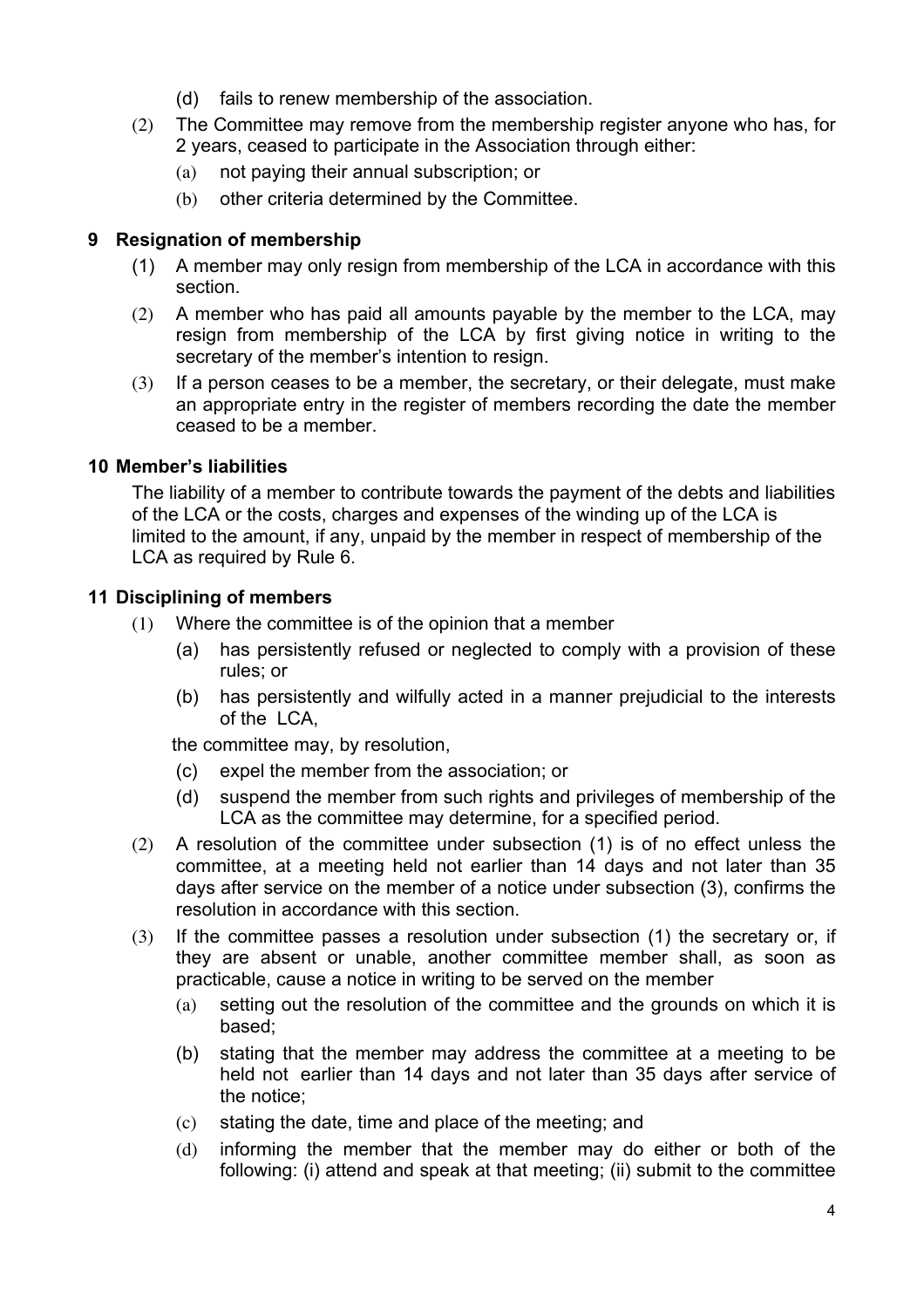at or prior to the date of that meeting written representations relating to the resolution.

- (4) Subject to Section 50 of the Act, at a meeting of the committee mentioned in subsection (2), the committee shall,
	- (a) give to the member mentioned in subsection (1) an opportunity to make oral representations;
	- (b) give due consideration to any written representation submitted to the committee by that member at or prior to the meeting; and
	- (c) by resolution determine whether to confirm or to revoke the resolution made by the committee under subsection (1).
- (5) If the committee confirms a resolution under subsection (4) the secretary must, within 7 days after that confirmation, by written notice inform the member of that confirmation and of the member's right to appeal under section 12.
- (6) A resolution confirmed by the committee under subsection (4) does not take effect, until the end of the period within which the member is entitled to appeal against the resolution if the member does not exercise the right of appeal within that period; or if within that period the member exercises the right of appeal, unless and until the LCA confirms the resolution in accordance with subsection  $12(4)$ .

#### **12 Right of appeal of disciplined member**

- (1) A member may appeal to the LCA in general meeting against a resolution of the committee which is confirmed under subsection 11(4) within 7 days after notice of the resolution is served on the member by lodging with the secretary a notice to that effect.
- (2) On receipt of a notice under subsection (1) the secretary must notify the committee, which must convene a General Meeting of the LCA to be held within 21 days after the date on which the secretary received the notice or as soon as possible after that date.
- (3) Subject to Section 50 of the Act, at a General Meeting of the LCA called under subsection (2)
	- (a) no business other than the question of the appeal shall be transacted;
	- (b) the committee and the member shall be given the opportunity to make representations in relation to the appeal orally or in writing, or both; and
	- (c) the members present must vote by secret ballot on the question of whether the resolution made under subsection 11(4) should be confirmed or revoked
- (4) If the meeting passes a special resolution in favour of the confirmation of the resolution made under subsection 11(4) that resolution is confirmed.

### **Part 1.3 Committee**

#### **13 Powers of the committee**

- (1) The committee, subject to the Act, the Regulations, these rules, and to any resolutions passed by the LCA in general meeting,
	- (a) controls and manages the affairs of the LCA; and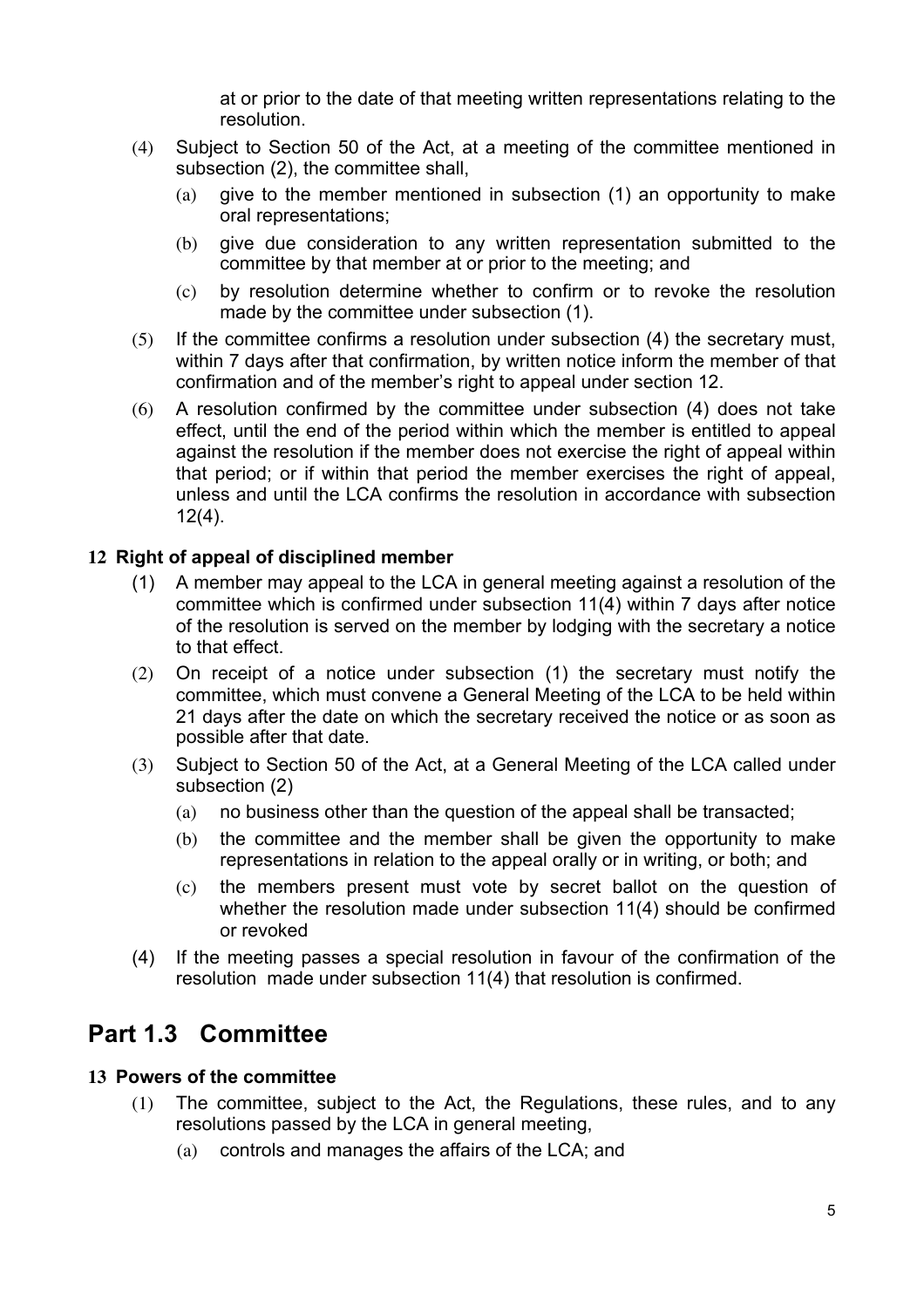- (b) may exercise all such functions as may be exercised by the LCA other than those functions that are required by these rules to be exercised by the LCA in general meeting; and
- (c) has power to perform all such acts and do such things as appear to the committee to be necessary or desirable for the proper management of the affairs of the LCA.

#### **14 Structure of the committee**

- (1) The committee shall consist of
	- (a) the office-bearers of the LCA listed in subsection (2); and
	- (b) at least 4 ordinary committee members; each of whom shall be elected pursuant to Rule 15 or appointed in accordance with subsection (4).
	- (c) the number of ordinary committee members greater than 4 shall be determined by the committee from time to time.
- (2) The office-bearers of the LCA shall be:
	- (a) the chair; and
	- (b) the deputy chair; and
	- (c) the treasurer; and
	- (d) the secretary.
- (3) Each member of the committee, holds office subject to these rules, until the conclusion of the annual general meeting following the date of the member's election, but is eligible for re-election.
- (4) If there is a vacancy in the membership of the committee, the committee may appoint a member of the LCA to fill the vacancy and the member so appointed shall hold office, subject to this constitution, until the conclusion of the annual general meeting next following the date of the appointment.
- (5) No committee member shall be appointed to any salaried office of the LCA or any office of the LCA paid by fees and no remuneration or other benefit in money or kind shall be given by the LCA to any committee member except as reimbursement for approved out of pocket expenses.

#### **15 Election of committee members**

- (1) Nominations of candidates for election as office-bearers of the LCA or as ordinary committee members
	- (a) must be made in writing, signed by 2 members of the LCA and accompanied by the written consent of the candidate (which may be endorsed on the nomination form); and
	- (b) must be given to the secretary of the association not less than 7 days before the date fixed for the annual general meeting at which the election is to take place.
- (2) If insufficient nominations are received to fill all vacancies on the committee, the candidates nominated are taken to be elected and further nominations may be received at the annual general meeting.
- (3) If insufficient further nominations are received, the vacant positions remaining on the committee are taken to be vacancies.
- (4) If the number of nominations received is equal to the number of vacancies to be filled, the persons nominated are taken to be elected.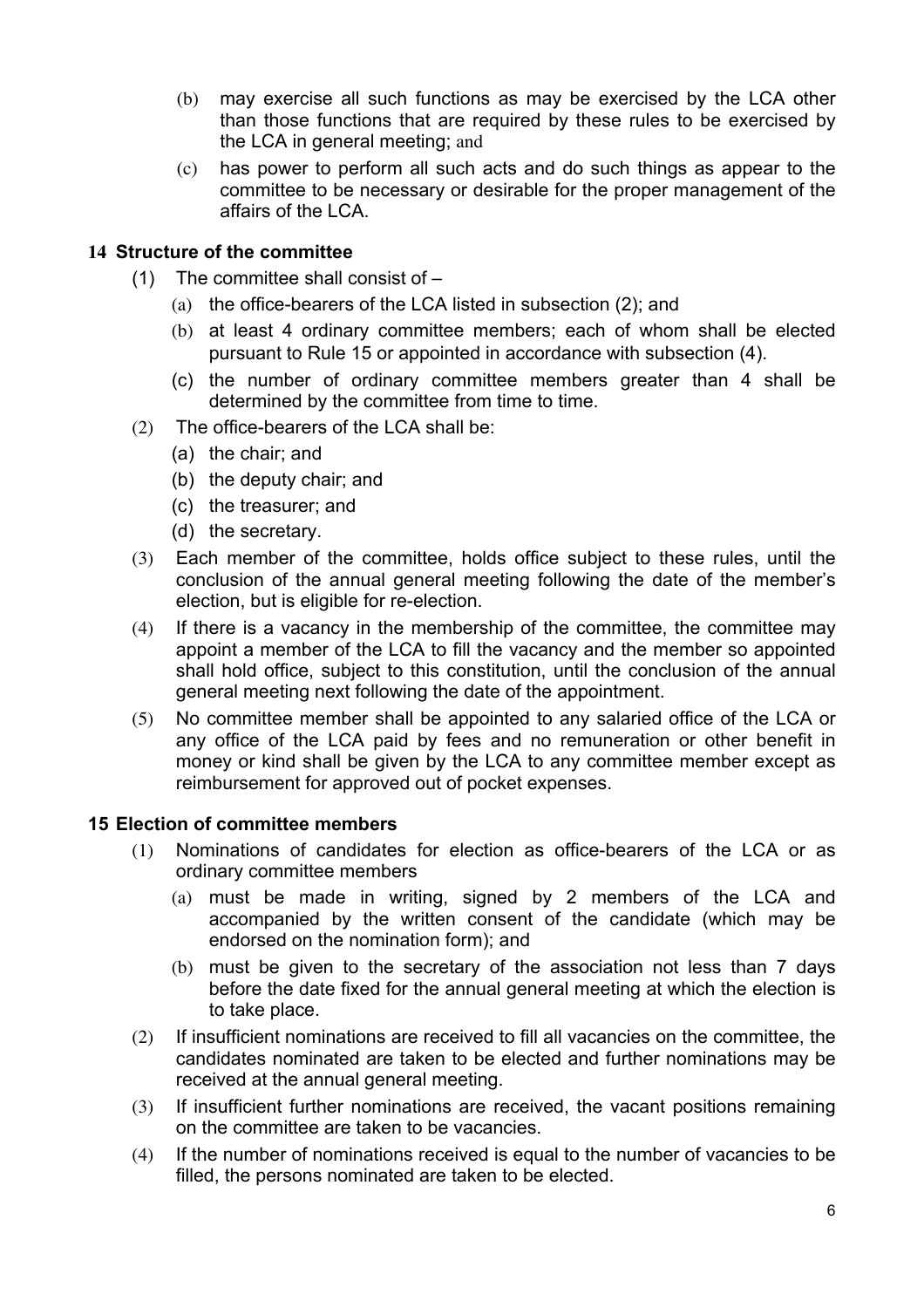- (5) If the number of nominations received exceeds the number of vacancies to be filled, a ballot must be held.
- (6) Candidates must be full members of the LCA
- (7) The ballot for the election of office-bearers and ordinary committee members must be conducted at the annual general meeting in the way the committee may direct.
- (8) A person is not eligible to simultaneously hold more than 1 position on the committee.

#### **16 Duties of the Committee members**

- (1) The chair, under the general direction of the committee and subject to the constitution, shall:
	- (a) have primary responsibility for upholding the constitution of the LCA;
	- (b) be limited to three successive terms in office;
- (2) The secretary, under the general direction of the committee and subject to the constitution, shall:
	- (a) on appointment notify the association as soon as practicable their contact details and address;
	- (b) retain a copy of all correspondence issued on behalf of the LCA;
	- (c) receive and ensure the retention of all correspondence addressed to the LCA and present each item to the committee;
	- (d) ensure a record is kept of all meetings of the LCA and its committee and ensure that the minutes are approved as a true and correct records of the meetings to which they pertain, and are so endorsed by the member presiding at that meeting, or the next;
	- (e) record the names of all persons attending meetings of the LCA and the committee;
	- (f) keep a register of members of the association including a record of the names of people elected as office bearers and committee members;
- (3) The treasurer, under the general supervision of the committee and subject to this constitution, shall;
	- (a) collect and receive all amounts owing to the association and make all payments authorised by the association in a timely manner, and;
	- (b) keep correct accounts and books showing the financial affairs of the association with full details of all receipts and expenditure connected with activities of the association
- (4) All committee members shall perform such duties as the committee may from time to time determine and assist in the furtherance of the objectives of the LCA in whatever manner the committee determines.

#### **17 Vacancies**

For the purposes of this constitution, a vacancy in the office of a member of the committee occurs if the member:

- (1) dies; or
- (2) ceases to be a member of the LCA; or
- (3) resigns the office; or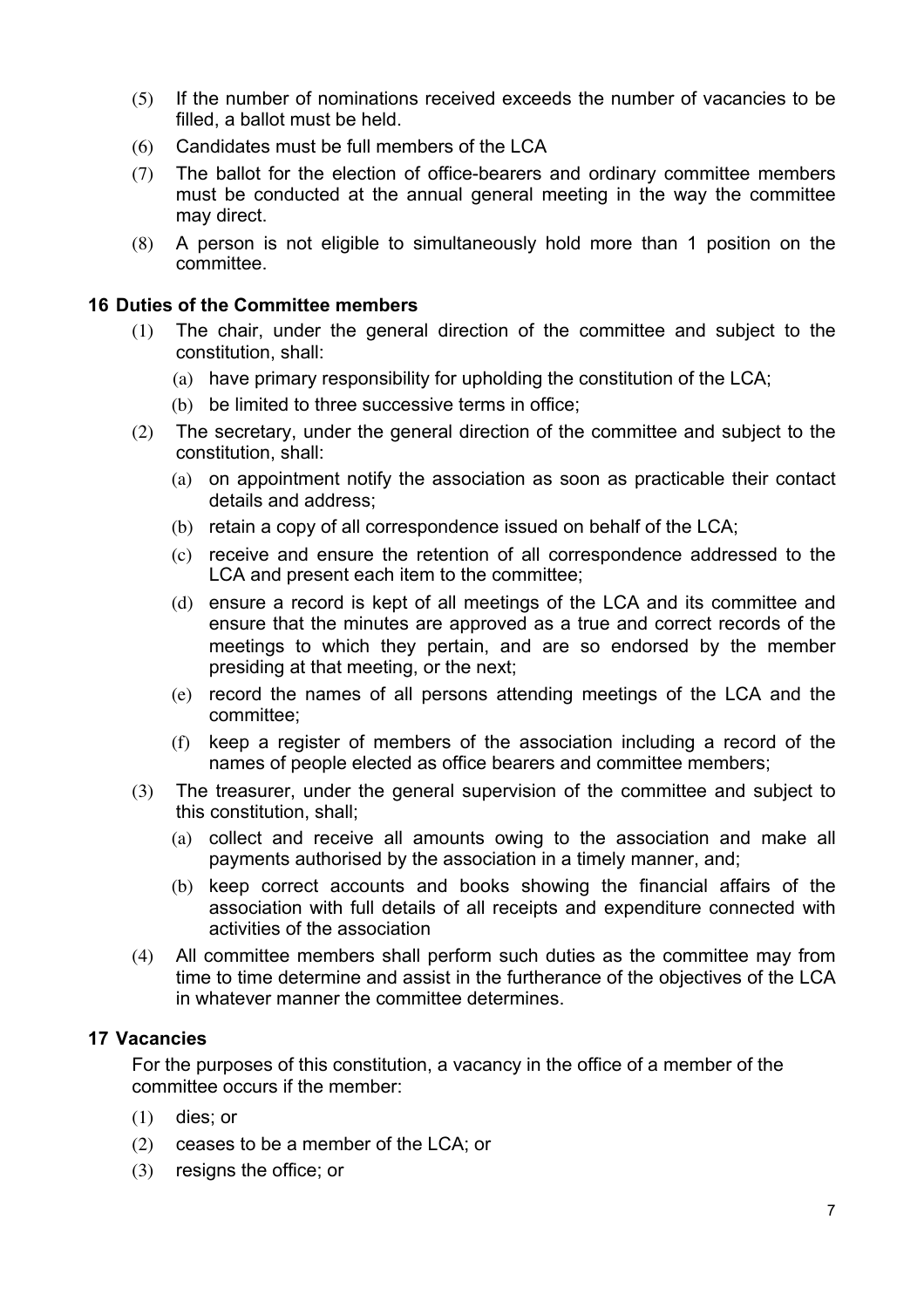- (4) is removed from office under section 18; or
- (5) suffers from mental or physical incapacity; or
- (6) becomes bankrupt or personally insolvent; or
- (7) is disqualified from office under Subsection 63(1) of the Act; or
- (8) is subject to a disqualification order under the Act, section 63A; or
- (9) is absent without the consent of the committee from all meetings of the committee held during a period of 6 months.

#### **18 Removal of Committee members**

The LCA in general meeting may by resolution, subject to Section 50 of the Act, remove any member of the committee from the office of member of the committee before the expiration of the member's term of office.

#### **19 Committee meetings and quorum**

- (1) The committee shall meet at least 4 times in each calendar year at times and places as the committee may decide.
- (2) Additional meetings of the committee may be called by any member of the committee.
- (3) Oral or written notice of a meeting of the committee must be given by the secretary or, if they are absent or unable, by any other committee member, to each member of the committee at least 48 hours (or such other period as may be unanimously be agreed upon by members of the committee) before the time appointed for the holding of the meeting.
- (4) Notice of the meeting given under subsection (3) shall specify the general nature of the business to be transacted at the meeting and no other business shall be transacted at the meeting, except business which the members present at the meeting unanimously agree to treat as urgent business.
- (5) Any 3 members of the committee constitute a quorum for the transaction of the business of a meeting of the committee.
- (6) No business shall be transacted by the committee unless a quorum is present and if within half an hour after the time appointed a quorum is not present the meeting stands adjourned to the same place and at the same hour of the same day in the following week.
- (7) If at the adjourned meeting a quorum is not present within half an hour after the appointed time the meeting shall be dissolved.
- (8) At meetings of the committee,
	- (a) The chair or, in the absence of the chair, the deputy chair, shall preside; or
	- (b) if both the chair and the deputy chair are absent, one of the remaining members of the committee may be chosen by the members present to preside; and
	- (c) notwithstanding the provisions of this section, the committee may appoint a committee member to preside.
- (9) Any member of the LCA may attend committee meetings as an observer.

#### **20 Delegation(s) by committee to working group(s)**

(1) The committee may, in writing, delegate to 1 or more working groups (consisting of the member or members of the LCA as the committee thinks fit)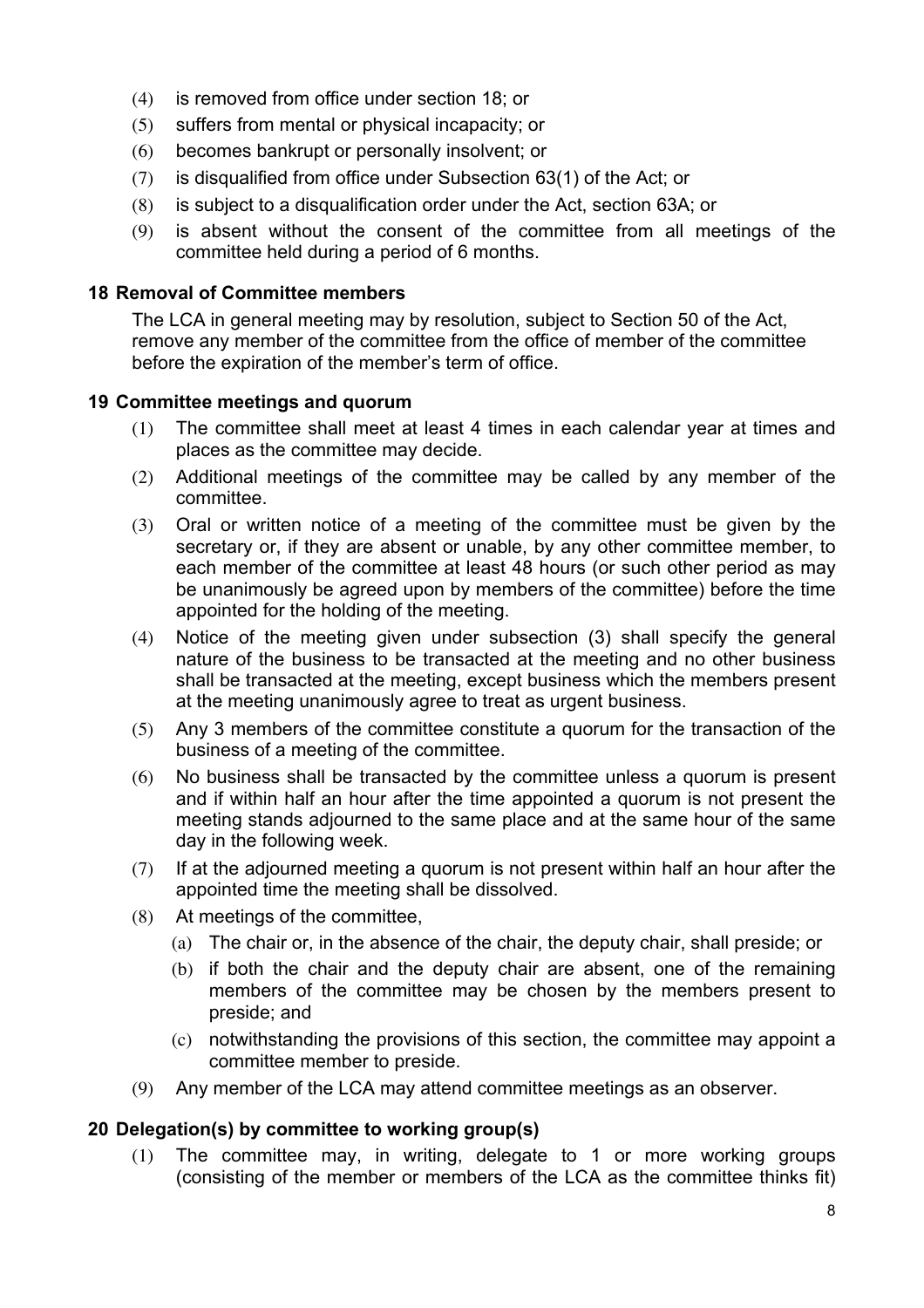the exercise of the functions of the committee that are specified in the instrument, other than,

- (a) this power of delegation; and
- (b) a function, which is a function, imposed on the committee by the Act, by any other law of the Territory, or by a resolution of the LCA in general meeting.
- (2) A function, the exercise of which has been delegated to a working group under this rule may, while the delegation remains unrevoked, be exercised from time to time by the working group in accordance with the terms of the delegation.
- (3) A delegation under this rule may be made subject to such conditions and/or limitations as to the exercise of any function, or s to time or circumstances, as may be specified in the instrument of delegation.
- (4) Despite any delegation under this rule, the committee may continue to exercise any function delegated.
- (5) Any act or thing done or suffered by a working group acting in the exercise of a delegation under this rule has the same force as it would have if it had been done or suffered by the committee.
- (6) The committee may, in writing, revoke, wholly or in part, any delegation under this rule.
- (7) A working group may meet and adjourn as it considers appropriate.

#### **21 Voting and decisions**

- (1) Questions arising at a meeting of the committee or of any working group appointed by the committee shall be determined by a majority of the votes of members of the committee or working group present at the meeting.
- (2) Each member present at a meeting of the committee, or working group member present at a working group meeting, (including the member presiding at the meeting) is entitled to 1 vote but, if the votes on question are equal, the member presiding may exercise a second or casting vote.

## **Part 1.4 General Meetings**

#### **22 Annual General Meetings – holding thereof**

LCA shall, at least once in each calendar year and within 5 months after the end of each financial year of the association, call an annual general meeting of its members.

#### **23 Annual General Meetings – calling of and business at**

- (1) The annual general meeting of LCA shall, subject to the Act, be convened on such date and at such place and time as the committee thinks fit.
- (2) In addition to any other business that may be transacted at an annual general meeting the business of an annual general meeting shall be,
	- (a) to confirm the minutes of the last annual general meeting and of any general meeting held since that meeting; and
	- (b) to receive from the committee reports on the activities of the LCA during the last financial year; and
	- (c) to elect members of the committee, including office bearers; and
	- (d) to receive and consider the statement of accounts and reports that are required to be submitted to members under the Act section 73(1).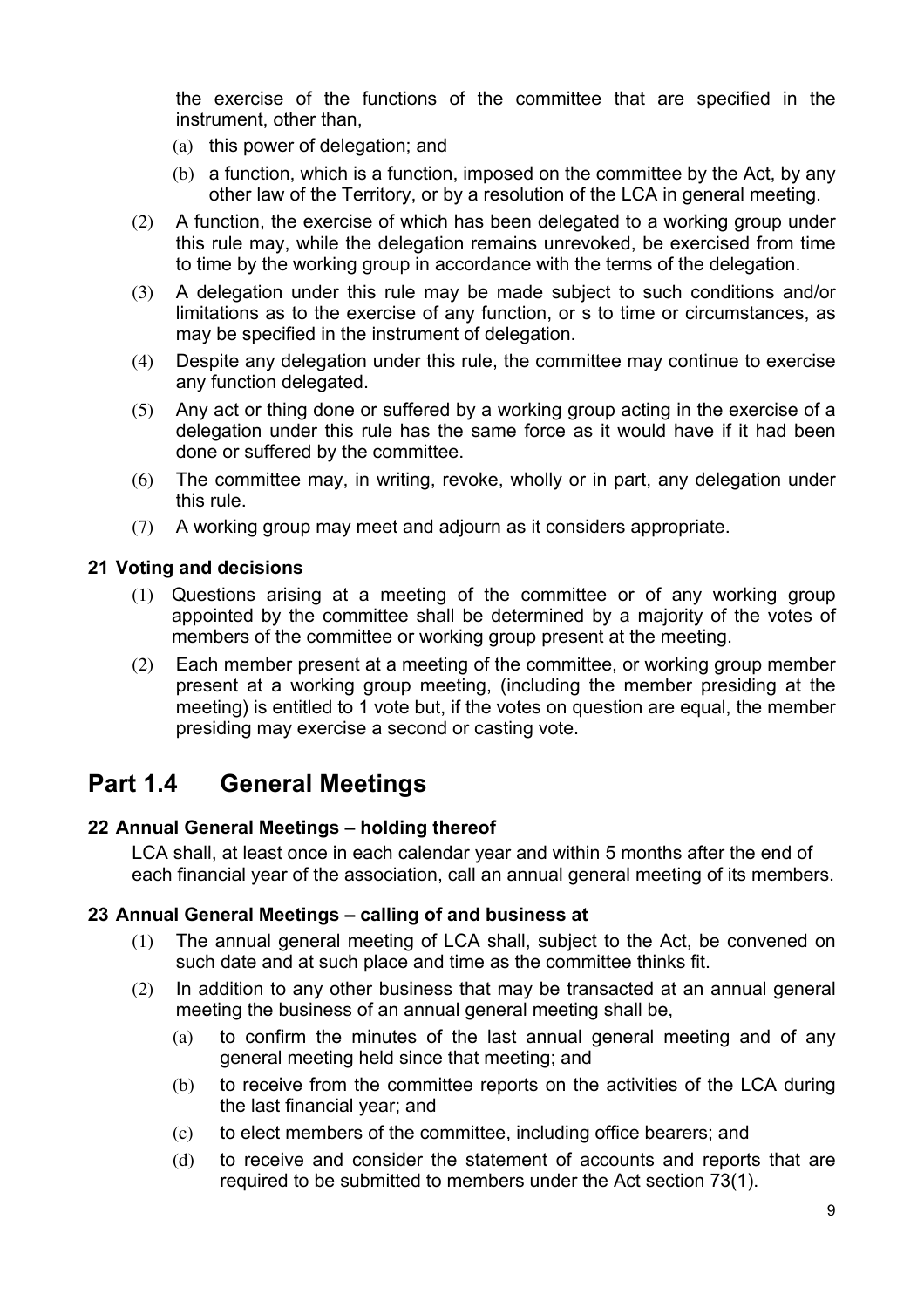- (3) An annual general meeting shall be specified as such in the notice convening it in accordance with section 25.
- (4) An annual general meeting shall be conducted in accordance with the provisions of this part.

#### **24 General meetings – calling of**

- (1) The committee may, whenever it thinks fit, convene general meetings of the LCA.
- (2) The committee must, on requisition in writing of at least 7 members, convene a general meeting of LCA.
- (3) A requisition of members for a general meeting–
	- (a) shall state the purpose or purposes of the meeting; and
	- (b) must be signed by the members making the requisition; and
	- (c) shall be lodged with the secretary; and
	- (d) may consist of several documents in a similar form, each signed by 1 or more of the members making the requisition.
- (4) If the committee fails to convene a general meeting within 1 month after the date on which a requisition of members for the meeting is lodged with the secretary, 1 or more of the members who made the requisition may convene a general meeting to be held not later than 3 months after that date.
- (5) A general meeting convened by a member or members referred to in subsection (5) shall be convened as nearly as is practicable in the same manner as general meetings are convened by the committee and any member who thereby incurs expense is entitled to be reimbursed by the LCA for any reasonable expense so incurred.

#### **25 Notice**

- (1) Except if the nature of the business proposed to be dealt with at a general meeting requires a special resolution of LCA, the secretary, or their nominated delegate, shall ensure that the members are advised by appropriate means of the date, time and place of the meeting and the nature of the business proposed to be considered.
- (2) Where the nature of the business proposed to be dealt with at a general meeting requires a special resolution of the LCA the secretary or their nominated delegate, shall, at least 7 days before the date fixed for the holding of the general meeting, ensure that members are advised by appropriate means of the intention to propose the resolution as a special resolution.
- (3) No business other than that specified in the notice convening a general meeting shall be transacted at that meeting except, in the case of an Annual General Meeting, business that may be transacted pursuant to subsection 24(2).
- (4) A member desiring to bring any business before a general meeting may give notice in writing of that business to the secretary, or any elected committee member, who shall include that business in the next notice calling a general meeting given after receipt of the notice from the member.

#### **26 General meetings – procedure and quorum**

(1) No item of business shall be transacted at a general meeting unless a quorum of members entitled under these rules to vote is present during the time the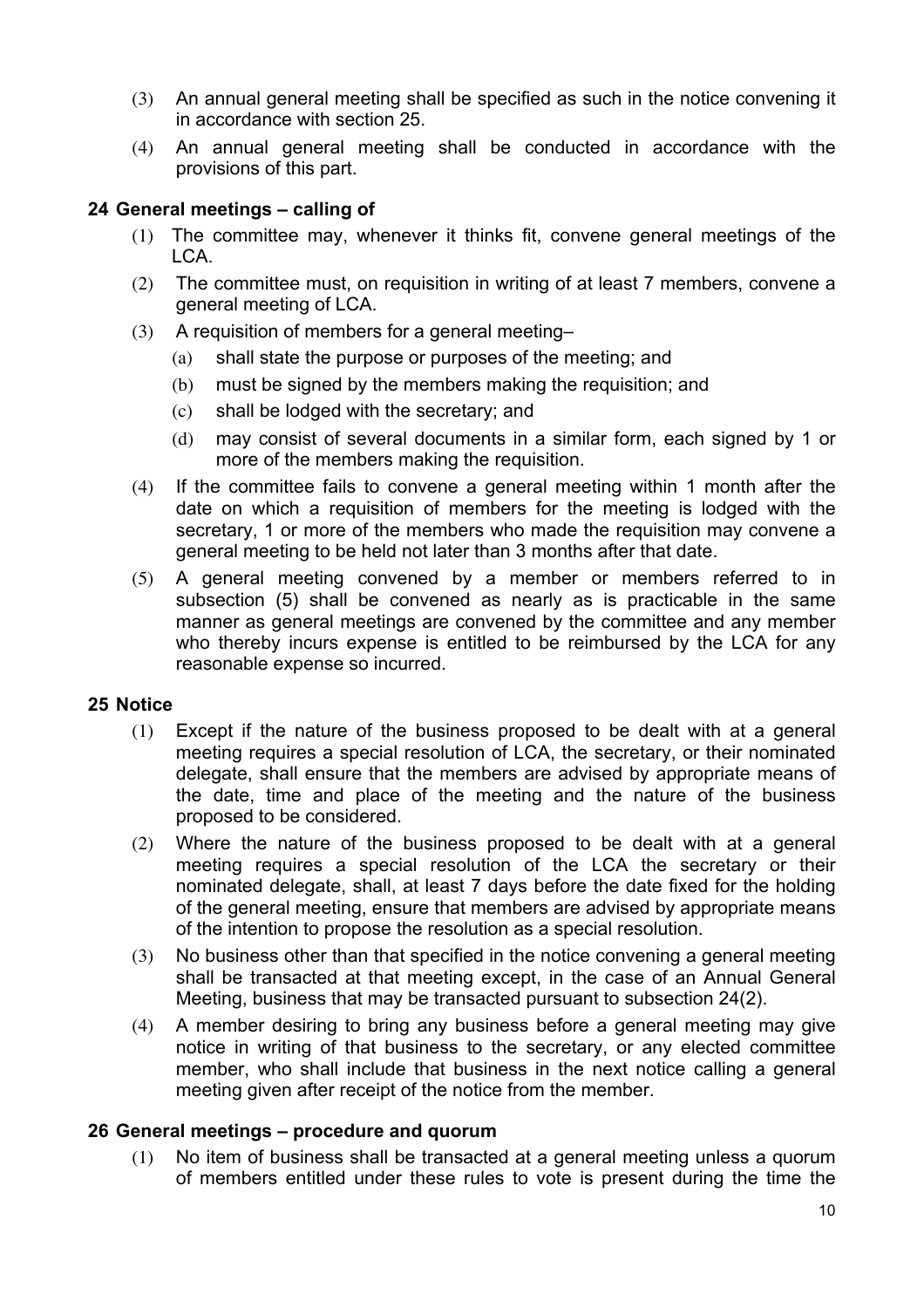meeting is considering that item.

- (2) Five full members present in person (who are entitled under these rules to vote at a general meeting of LCA) constitute a quorum for the transaction of business at a general meeting.
- (3) If within 30 minutes after the appointed time for the commencement of a general meeting a quorum is not present, the meeting, if convened upon requisition of members, shall be dissolved, and in any other case shall stand adjourned to the same day in the following week at the same time and (unless another place is specified at the time of adjournment by the person presiding at the meeting or communicated by written notice to members given before the day to which the meeting is adjourned) at the same place.
- (4) If at the adjourned meeting a quorum is not present within 30 minutes after the time appointed for the commencement of the meeting the members present (not being less than 5) shall constitute a quorum.

#### **27 Presiding member**

- (1) The chair or, in the absence of the chair, the deputy chair, shall preside at general meetings of the LCA.
- (2) If both the chair and the deputy chair are absent from a general meeting the members present shall elect 1 of their number to preside at the meeting.

#### **28 Adjournment**

- (1) The person presiding at a general meeting at which a quorum is present, with the consent of the majority of members present at the meeting, may adjourn the meeting from time to time and place to place, but no business shall be transacted at an adjourned meeting other than the business left unfinished at the meeting at which the adjournment took place.
- (2) Where a general meeting is adjourned for 14 days or more the secretary shall give appropriate notice of the adjourned meeting to each member of LCA stating the place, date and time of the meeting and the nature of the business to be transacted at the meeting.
- (3) Except as provided in subsections (1) and (2), notice of an adjournment of a general meeting or of the business to be transacted at an adjourned meeting is not required to be given.

#### **29 Making of decisions**

- (1) A question arising at a general meeting of the LCA shall be determined by a show of hands and, unless before or on the declaration of the show of hands a poll is demanded, a declaration by the person presiding that a resolution has, on a show of hands, been carried or carried unanimously or carried by a particular majority or lost, or an entry in the minute book of LCA, is evidence of the fact without proof of the number or proportion of the votes recorded in favour or against that resolution.
- (2) At a general meeting of LCA, a poll may be demanded by the person presiding or by not less than 3 members present in person or by proxy at the meeting.
- (3) If a poll is demanded at a general meeting the poll shall be taken
	- (e) immediately in the case of a poll which relates to the election of the person to preside at the meeting, or to the question of an adjournment; or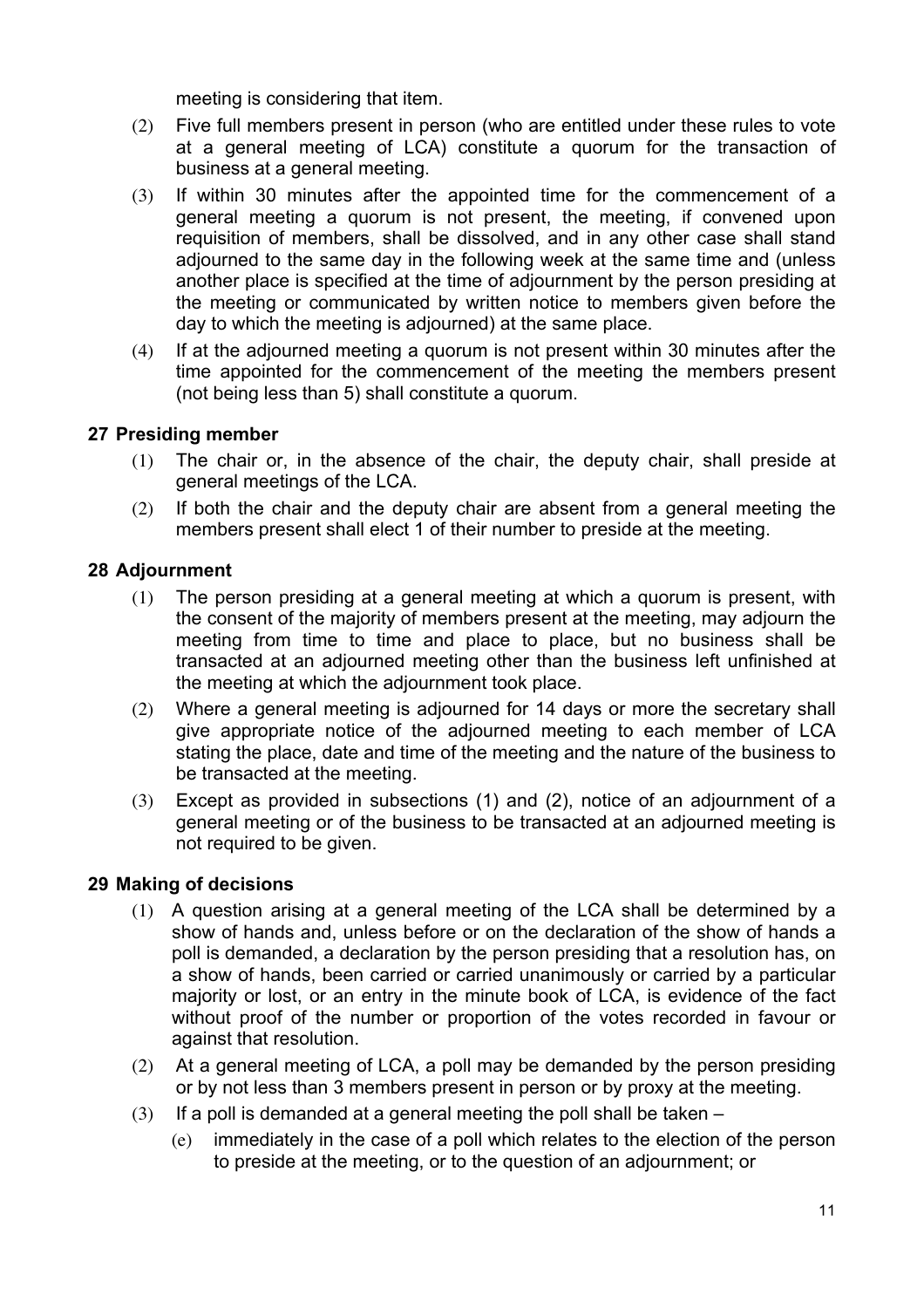(f) in any other case, in such manner and at such time before the closing of the meeting as the person presiding directs, and the resolution of the poll on that matter shall be deemed to be the resolution of the meeting on that matter.

#### **30 Voting**

- (1) Subject to subsection (3), on any question arising at a general meeting of LCA a member has 1 vote only.
- (2) Only full members of LCA may cast a vote.
- (3) All votes shall be given personally or by proxy but no member may hold more than 2 proxies.
- (4) In the case of an equality of votes on a question at a general meeting, the person presiding is entitled to exercise a second or casting vote.
- (5) A member or proxy is not entitled to vote at any general meeting of LCA unless all monies due and payable by the member or proxy to LCA have been paid.

#### **31 Appointment of proxies**

- (1) Each member shall be entitled to appoint another member as proxy by notice given to the secretary before the time of the meeting in respect of which the proxy is appointed.
- (2) The notice appointing a proxy shall be in the form set out in Appendix 2.

## **Part 1.5 Miscellaneous**

#### **32 Funds – source**

- (1) The funds of the LCA shall be derived from donations and, subject to any resolution passed by the LCA in general meeting and subject to Section 114 of the Act, such other sources as the committee determines.
- (2) All monies received by LCA shall be deposited as soon as practicable and without deduction to the credit of LCA's bank account.
- (3) The treasurer, or other authorised committee member(s), shall issue a receipt as soon as practicable after receiving money for the LCA.

#### **33 Funds management**

- (1) Subject to any resolution passed by the LCA in general meeting, the funds of the LCA shall be used in pursuance of the objectives of the LCA in such manner as the committee determines.
- (2) No payment of LCA funds can be made unless approved by the committee.
- (3) All cheques, drafts, bills of exchange, promissory notes and other negotiable instruments shall be signed by any 2 committee members.

#### **34 Alteration of objectives and constitution**

Neither the objectives of LCA nor this constitution shall be altered except in accordance with the Act.

#### **35 Common seal**

- (1) The common seal of the LCA shall be kept in the custody of the secretary.
- (2) The common seal shall not be affixed to any instrument except by authority of